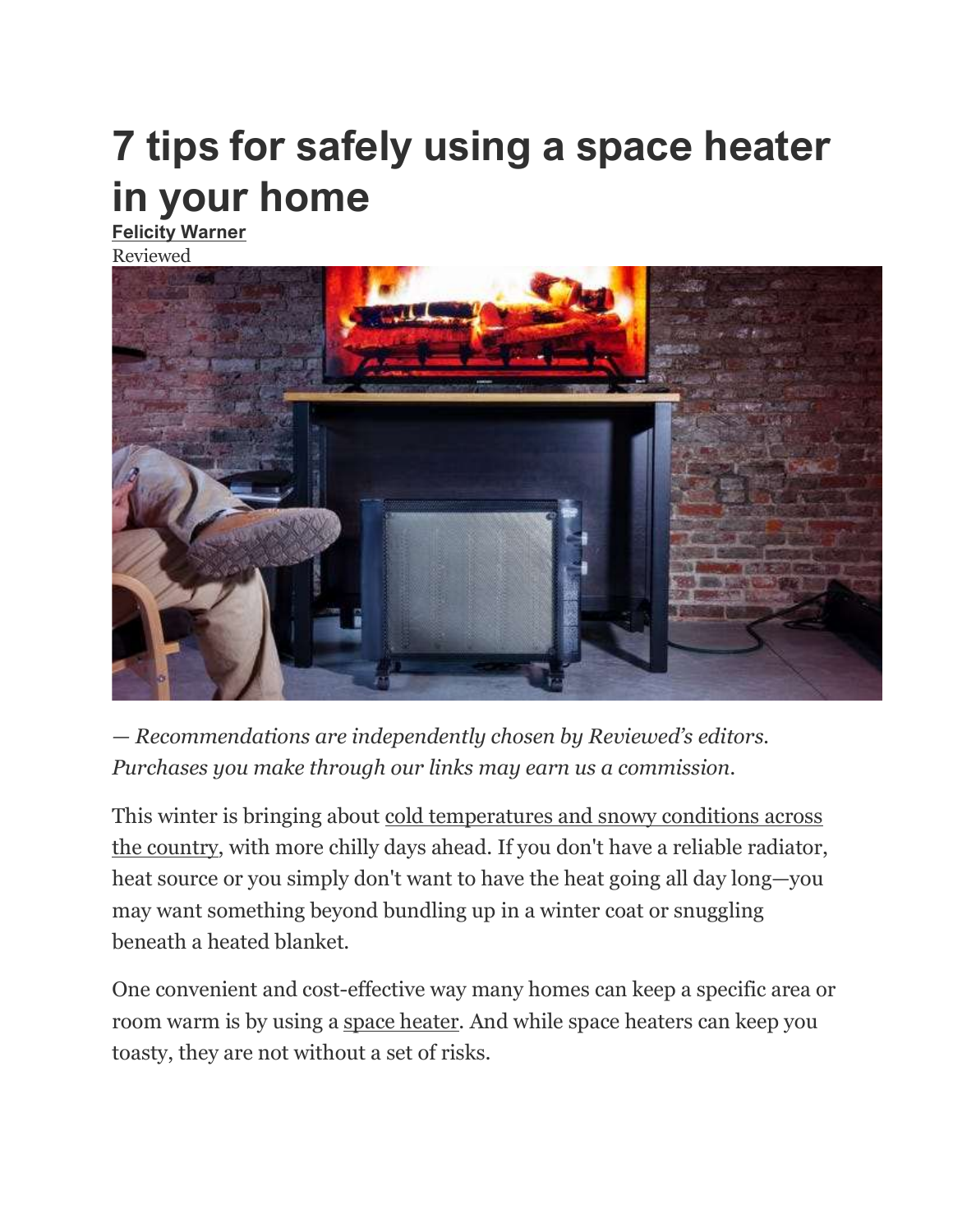Most notably, space heaters can be a fire hazard, as we have tragically seen in the recent high-rise apartment fire in the Bronx. According to the National Fire Protection Association (NFPA), heating equipment is the leading cause of fires in the United States. They are associated with more than 25,000 residential fires and 300 deaths annually, according to the Consumer Product Safety Commission.

When using a space heater, it's crucial to follow manufacturer instructions as well as expert guidance provided by resources like the United States Department of Energy. Here are a few space heater safety tips to keep in mind when using a space heater.

►Related: Are space heaters safe? Simple mistakes can easily start a deadly fire, experts warn



#### 1. Know how your space heater works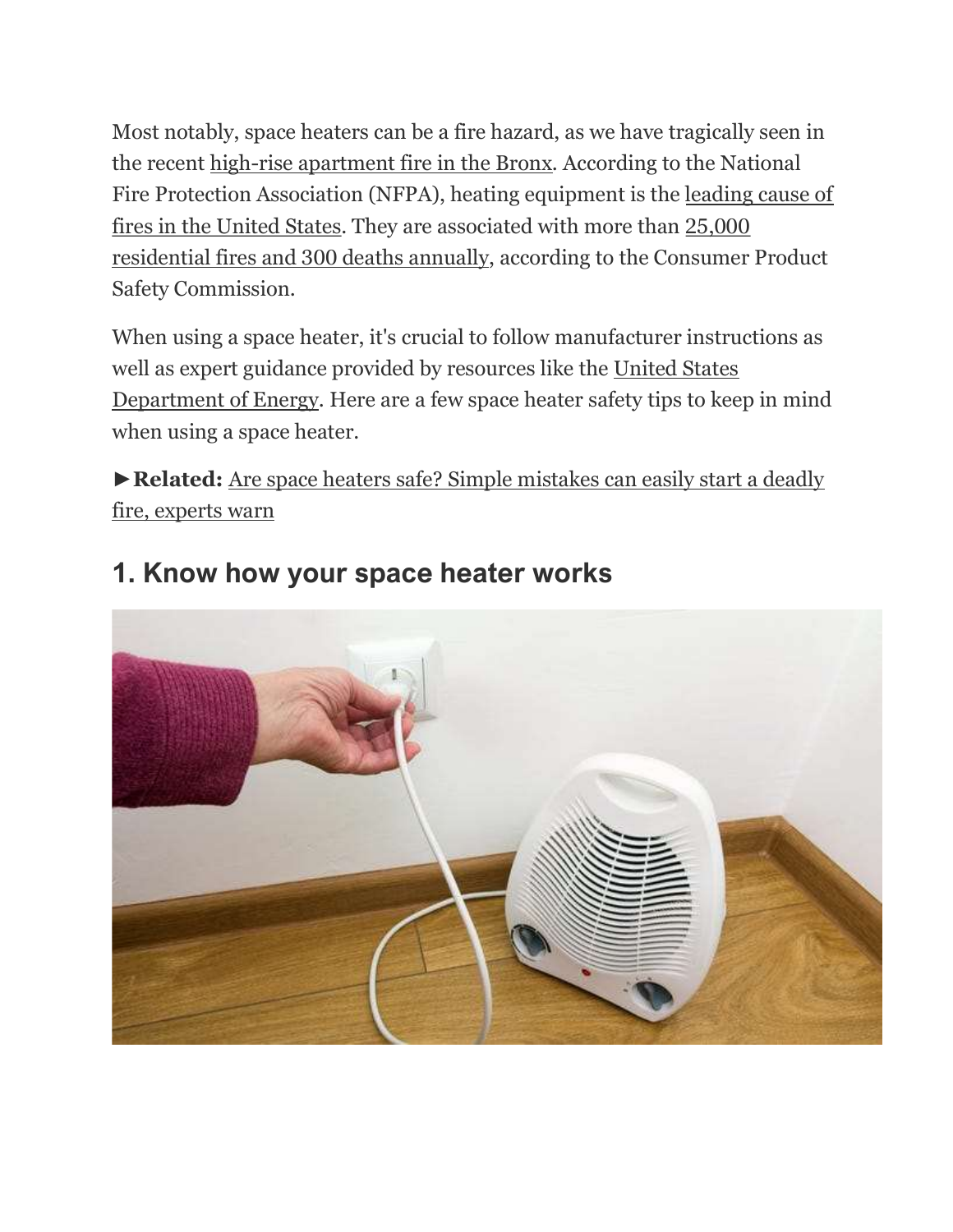Knowledge is power, and that goes for understanding how your space heater actually creates heat. Some of the primary types of space heaters available include mica heaters, ceramic fan-forced heaters, and oil-filled convection heaters, as well as those that use infrared technology.

Ceramic fan-forced heaters push warm air over a ceramic plate. This makes them a great candidate for warming up a particular spot or a small room, but not necessarily an entire basement. Ceramic heaters also work quickly, pumping out warm air as soon as they're turned on. While the shell of the product itself may be safe to touch with some models, make sure to avoid touching the extremely hot grill.

A mica space heater is an energy-efficient option as it functions as part radiant–part convection heater. You can mount this near-silent beauty on the wall of your room.

If you're looking to heat an entire room, you may want to check out oil-filled convection heaters; these work similarly to oil heaters in older homes. While they operate nice and quietly, they're very hot to the touch on all sides and may not be the best choice if you've got young children or pets.

Infrared heaters—sometimes referred to as quartz heaters—use beam heat to direct warmth, rather than creating an overall warmth to a room. Their tops and sides are usually cool to the touch. Because this heater uses infrared heat instead of moving air, it doesn't dry out a room as other space heaters may.

Understanding what kind of space heater you own and how your space heater works can give you a better idea of the safety risks involved. Be sure to thoroughly read any warning labels and manufacturer-supplied information for your particular model.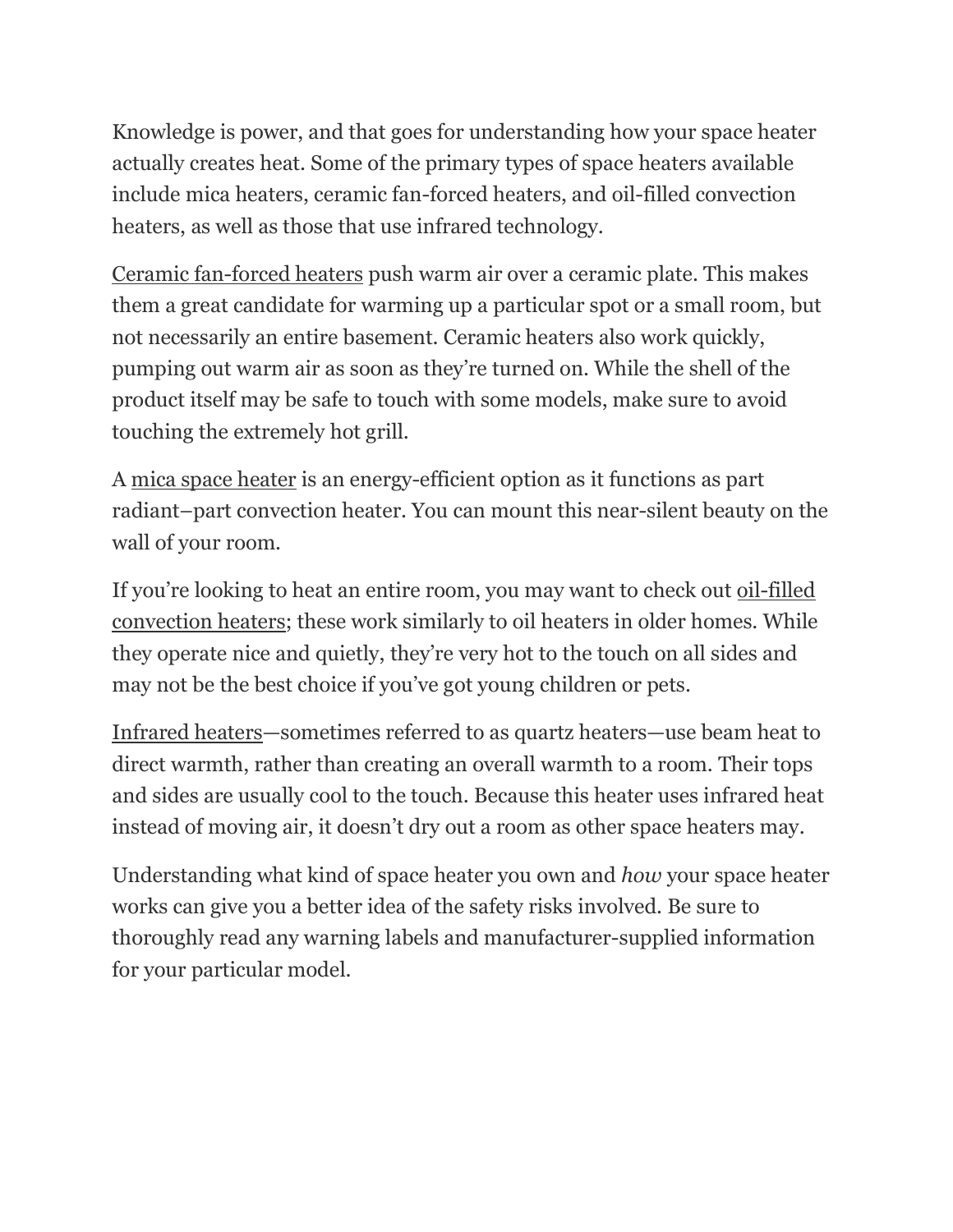#### 2. Always supervise your space heaters

Experts from the NFPA recommend remaining in the room while you use a space heater there—and supervising it closely. This means never using a space heater while you sleep or keeping it on when you leave the room. Leaving a space heater unsupervised increases the chance of creating a fire hazard that can't be immediately stopped in its tracks.

When you're finished using your space heater, make sure to completely turn it off and unplug it. If your home is properly insulated, a space heater can keep a room fairly warm, even after turning it off. You may not acquire an all-day heat, but you'll be much safer.

## 3. Give your space heater space and stability

For fire safety reasons, the NFPA suggests leaving at least a 3-foot gap between a space heater and any object that can burn, such as rugs, upholstery, curtains, paper, or blankets.

Make sure your space heater is secured on flat, solid ground or a hardwood surface so it won't tip over or fall accidentally.

Additionally, keep your space heater faced away from any object at all regardless of whether it's considered flammable or not. This will also allow space heaters to work more efficiently.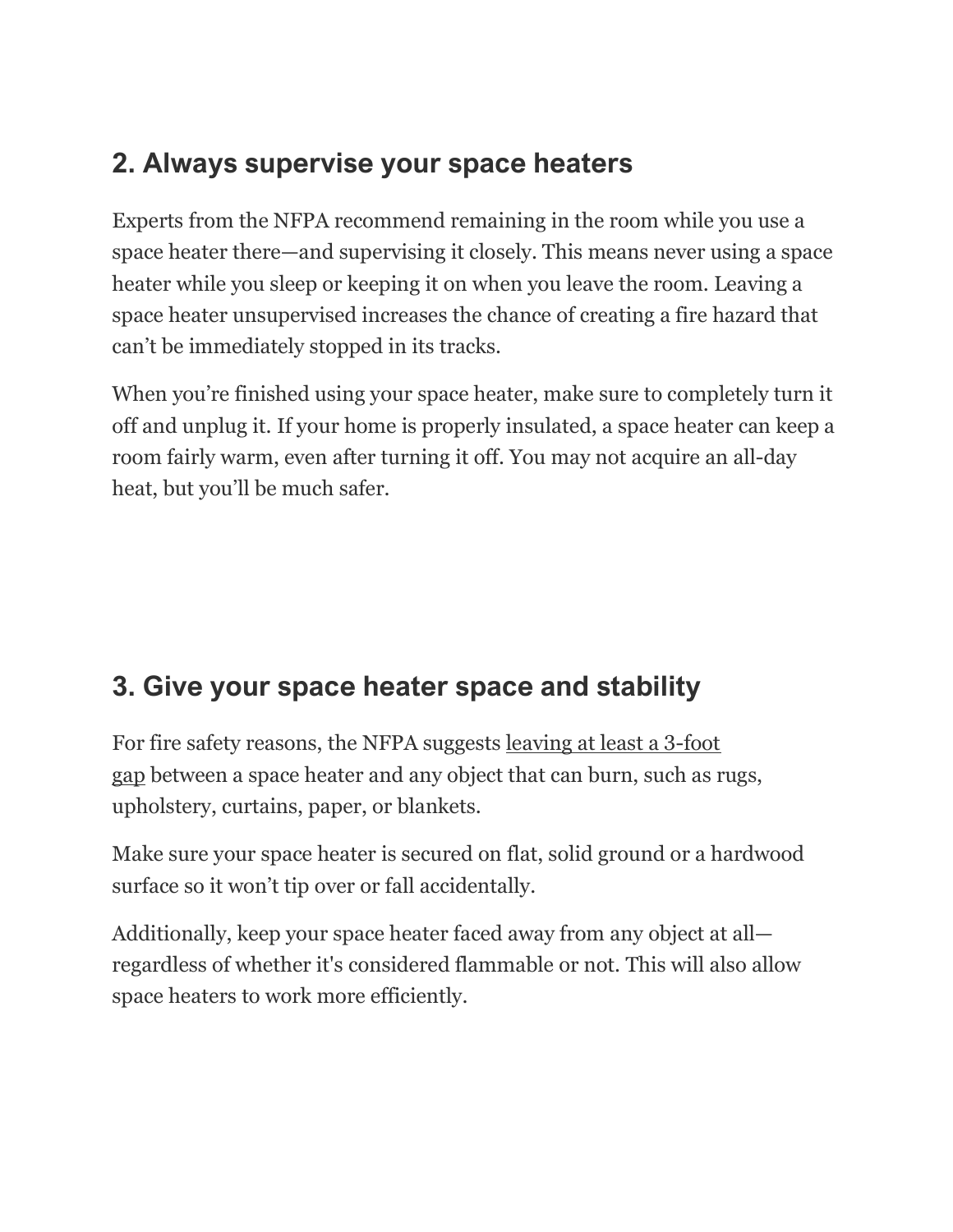#### 4. Keep hot-to-touch heaters away from people and pets



NFPA's 3-foot space rule applies to people and pets, too. Don't place a space heater in a high traffic area or hallway—this way, you (or your children or fur babies) won't walk or run into it.

Some space heaters can actually be wall-mounted, which can help keep them out of reach of pets and children. For example, you can permanently affix the De'Longhi MicaThermic Panel Heater to a wall.

### 5. Make sure there's an automatic shut-off function

One of the most important features a space heater can have is an auto shut-off safety function. With this feature, space heaters can shut off automatically if any imminent danger is detected. This means if the heater begins to overheat internally or tips over for some reason, the device implements an automatic shut-off to avoid any sort of fire sparking as a result.

We've tested plenty of space heaters at Reviewed, based on functionality and safety. Our best overall space heater, the De'Longhi MicaThermic Panel Heater, includes an automatic shut-off feature. The Lasko Ceramic Space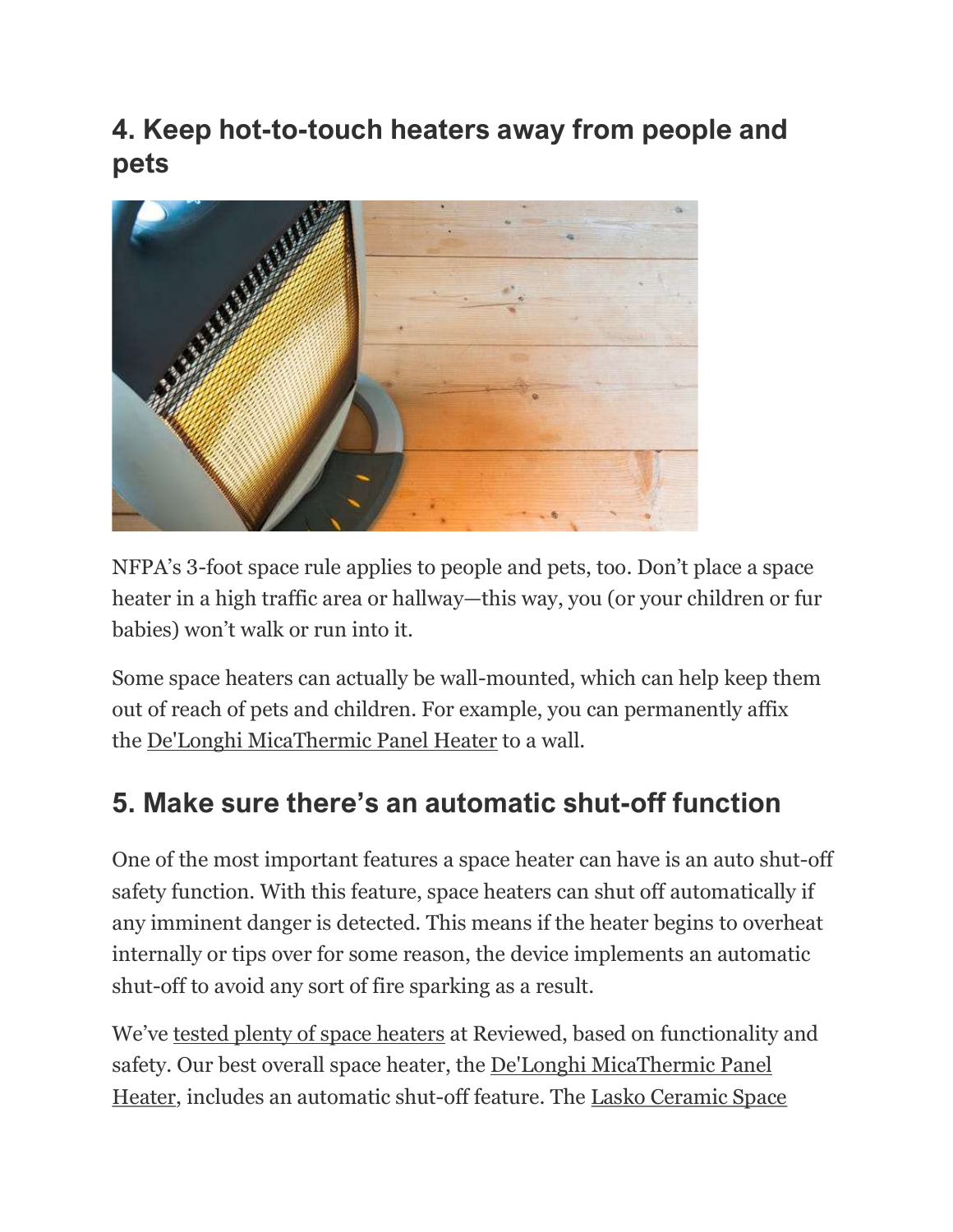Heater—rated our best value space heater—also comes with automatic overheat protection to ensure any potential fire danger is mitigated before it becomes a problem.



#### 6. Never, ever plug a space heater into a power strip

When it comes to powering your space heater, the U.S. Department of Energy recommends always plugging it directly into your wall outlet, avoiding using any power strip or extension cord.

A typical space heater generates up to 1,500 watts of power, so using it with an extension cord—which cannot handle the same wattage as a wall outlet—is a dangerous idea.

## 7. Test your smoke detectors regularly

In your home, condo or apartment, you should always have up-to-date, working smoke alarms. Since space heaters have an inherent risk of potential